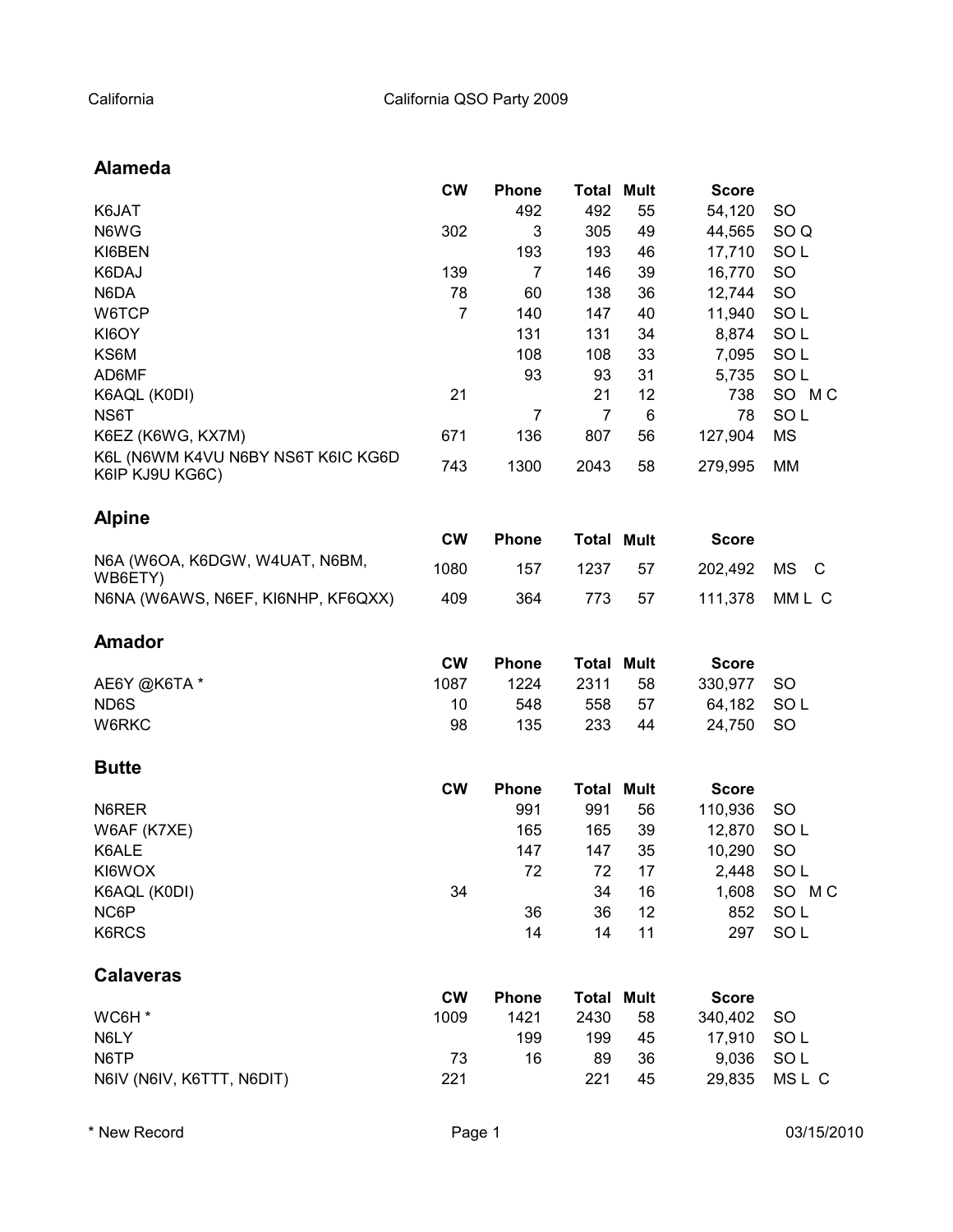# **Colusa**

|                                                             | <b>CW</b> | <b>Phone</b> | <b>Total</b>      | <b>Mult</b> | <b>Score</b> |                 |
|-------------------------------------------------------------|-----------|--------------|-------------------|-------------|--------------|-----------------|
| K6KYJ                                                       | 404       | 85           | 489               | 54          | 74,547       | SOL C           |
| W6VNQ                                                       |           | 411          | 411               | 55          | 45,155       | <b>SO</b>       |
| K6AQL (K0DI)                                                | 72        |              | 72                | 31          | 6,649        | SO<br>M C       |
| <b>Contra Costa</b>                                         |           |              |                   |             |              |                 |
|                                                             | <b>CW</b> | <b>Phone</b> | <b>Total Mult</b> |             | <b>Score</b> |                 |
| KI6JJW                                                      |           | 320          | 320               | 47          | 30,080       | SO <sub>L</sub> |
| N6PN                                                        | 148       |              | 148               | 47          | 20,868       | SOL             |
| K6RJP                                                       |           | 123          | 123               | 36          | 8,820        | SOL             |
| KI6VVV                                                      |           | 80           | 80                | 30          | 4,800        | SOL             |
| K6JRA                                                       |           | 58           | 58                | 19          | 2,185        | SOL             |
| K6AQL (K0DI)                                                | 33        |              | 33                | 22          | 2,178        | SO MC           |
| K6JEB                                                       | 154       | 53           | 207               | 39          | 22,093       | MS <sub>L</sub> |
| N6O @N6RO (N6RO K3EST K6AW N6BV<br>N6ML KF6JBP KI6JIW WA6O) | 1551      | 2311         | 3862              | 58          | 537,950      | MM              |
| <b>Del Norte</b>                                            |           |              |                   |             |              |                 |
|                                                             | <b>CW</b> | <b>Phone</b> | <b>Total Mult</b> |             | <b>Score</b> |                 |
| N6D (AC7ZG K7RF KI7Y N7MQ NE7D WJ7R)                        | 1063      | 1408         | 2471              | 58          | 348,145      | МM<br>C         |
| <b>El Dorado</b>                                            |           |              |                   |             |              |                 |
|                                                             | <b>CW</b> | <b>Phone</b> | <b>Total Mult</b> |             | <b>Score</b> |                 |
| K6IDX (K2RD) *                                              | 1120      | 1119         | 2239              | 58          | 324,626      | <b>SO</b>       |
| <b>NZ6O</b>                                                 | 93        | 453          | 546               | 53          | 62,672       | <b>SO</b>       |
| N6FR (W1RH, AA1ON)                                          | 737       | 1238         | 1975              | 58          | 271,788      | <b>MS</b>       |
| K6LRN (K6LRN K6TKD)                                         | 749       | 604          | 1353              | 57          | 196,849      | <b>MS</b>       |
| <b>Fresno</b>                                               |           |              |                   |             |              |                 |
|                                                             | <b>CW</b> | <b>Phone</b> | <b>Total Mult</b> |             | <b>Score</b> |                 |
| W6GV (K2VCO)                                                | 834       |              | 834               | 55          | 137,610      | <b>SO</b>       |
| KW6N                                                        |           | 307          | 307               | 52          | 31,876       | <b>SO</b>       |
| K6AQL (K0DI)                                                | 47        |              | 47                | 27          | 3,766        | SO<br>МC        |
| N6OSB                                                       |           | 37           | 37                | 23          | 1,679        | SO <sub>Q</sub> |
| KI6WEL                                                      |           | 27           | 27                | 19          | 1,026        | SOL             |
| <b>Glenn</b>                                                |           |              |                   |             |              |                 |
|                                                             | <b>CW</b> | <b>Phone</b> | <b>Total Mult</b> |             | <b>Score</b> |                 |
| AD6E                                                        | 581       | 104          | 685               | 53          | 103,270      | SOL C           |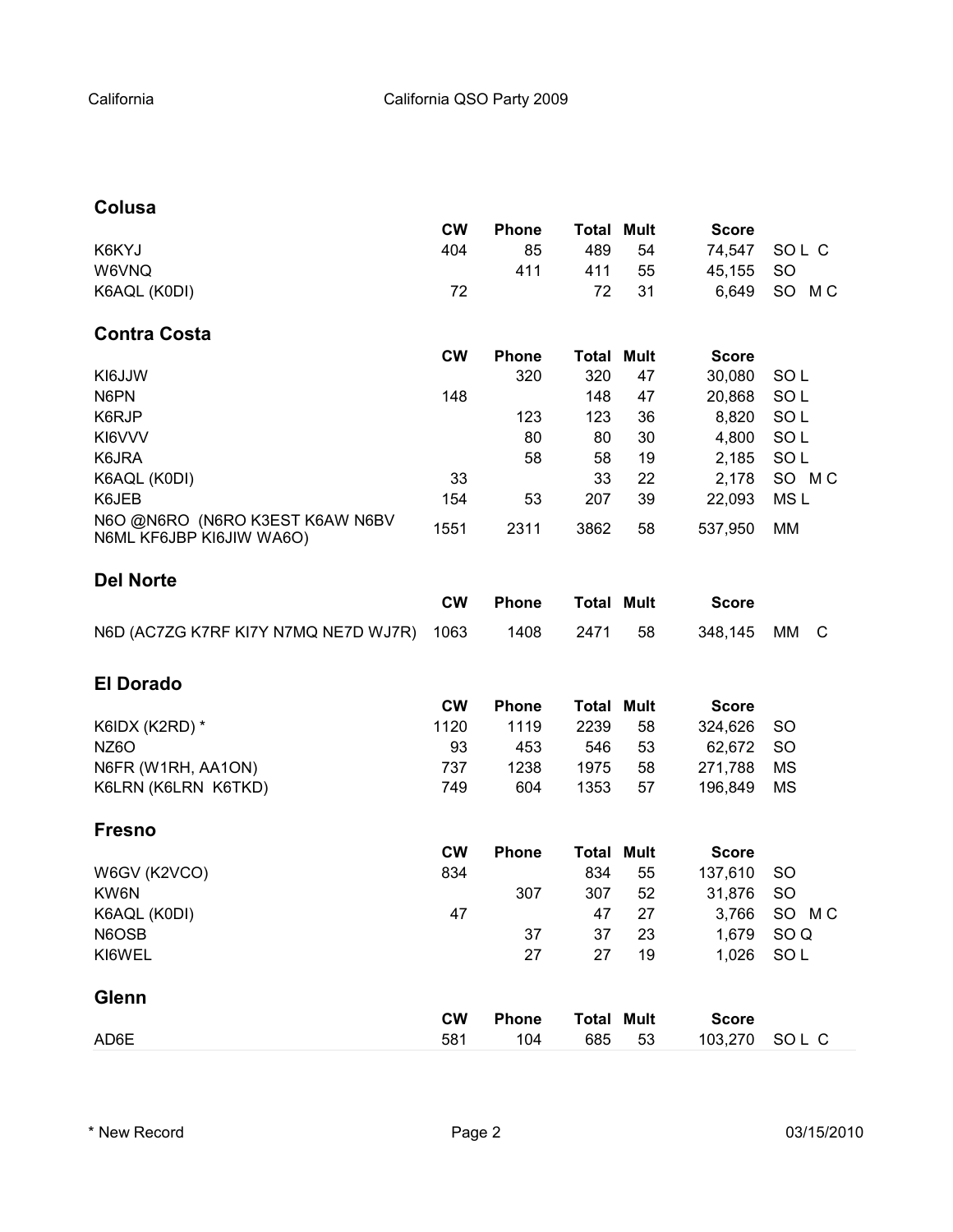### **Humboldt**

|                                     | <b>CW</b> | <b>Phone</b> | <b>Total</b>      | <b>Mult</b> | <b>Score</b> |                 |
|-------------------------------------|-----------|--------------|-------------------|-------------|--------------|-----------------|
| W6JTI                               | 548       | 400          | 948               | 53          | 129,479      | SO <sub>Q</sub> |
| AA6DX                               | 160       | 154          | 314               | 48          | 37,776       | SOL             |
| K6FWT                               |           | 76           | 76                | 11          | 1,661        | SOL             |
| N6RC (N6RC AD6MT)                   | 379       | 334          | 713               | 57          | 102,828      | <b>MS</b>       |
| <b>Imperial</b>                     |           |              |                   |             |              |                 |
|                                     | <b>CW</b> | <b>Phone</b> | <b>Total Mult</b> |             | <b>Score</b> |                 |
| K6QK (N7CW, K6ZH, N6EEG)            | 874       | 709          | 1583              | 58          | 234,175      | MS C            |
| W6DCC (W6DCC WT9B)                  | 60        | 61           | 121               | 40          | 12,020       | MS <sub>L</sub> |
| N7YDX (K7YMA, K7ACS, K7TTP, KG6NPB, |           |              |                   |             |              |                 |
| KC2LGR)                             |           | 195          | 195               | 49          | 19,110       | MML C           |
| <b>Inyo</b>                         |           |              |                   |             |              |                 |
|                                     | <b>CW</b> | <b>Phone</b> | <b>Total Mult</b> |             | <b>Score</b> |                 |
| K6Z (K6ZZ, W6PH, KI6VC, K6VR)       | 1049      | 1487         | 2536              | 57          | 348,754      | МM<br>C         |
| <b>Kern</b>                         |           |              |                   |             |              |                 |
|                                     | <b>CW</b> | <b>Phone</b> | <b>Total Mult</b> |             | <b>Score</b> |                 |
| NF6P                                |           | 341          | 341               | 53          | 36,146       | SOL             |
| KJ6AZV                              |           | 102          | 102               | 28          | 5,684        | SOL             |
| N6FD                                | 4         | 70           | 74                | 36          | 5,418        | SOL             |
|                                     | 62        |              | 62                | 28          |              | SO MC           |
| K6AQL (K0DI)                        |           |              |                   |             | 5,166        |                 |
| KJ6AER                              |           | 13           | 13                | 12          | 300          | SO <sub>L</sub> |
| <b>Kings</b>                        |           |              |                   |             |              |                 |
|                                     | <b>CW</b> | <b>Phone</b> | <b>Total Mult</b> |             | <b>Score</b> |                 |
| K6AQL (K0DI)                        | 88        | 23           | 111               | 38          | 11,780       | SO MC           |
| AA6GZ                               |           | 47           | 47                | 28          | 2,632        | SO <sub>L</sub> |
| WOHJW (WOHJW, N6CVK)                |           | 1095         | 1095              | 57          | 124,830      | <b>MS</b>       |
| Lake                                |           |              |                   |             |              |                 |
|                                     | <b>CW</b> | <b>Phone</b> | <b>Total Mult</b> |             | <b>Score</b> |                 |
| N6ZFO                               | 569       | 75           | 644               | 52          | 96,512 SOL   |                 |
| KE6UAR                              | 14        | 147          | 161               | 39          |              | 13,104 SOL C    |
| Lassen                              |           |              |                   |             |              |                 |
|                                     | <b>CW</b> | <b>Phone</b> | <b>Total Mult</b> |             | <b>Score</b> |                 |
| K6INM                               | 326       |              | 326               | 50          | 48,900       | SOL             |
| K6LSN                               |           | 116          | 116               | 45          | 10,440       | SOLM            |
| KS6Z                                |           | 13           | 13                | 11          | 286          | SOL             |
|                                     |           |              |                   |             |              |                 |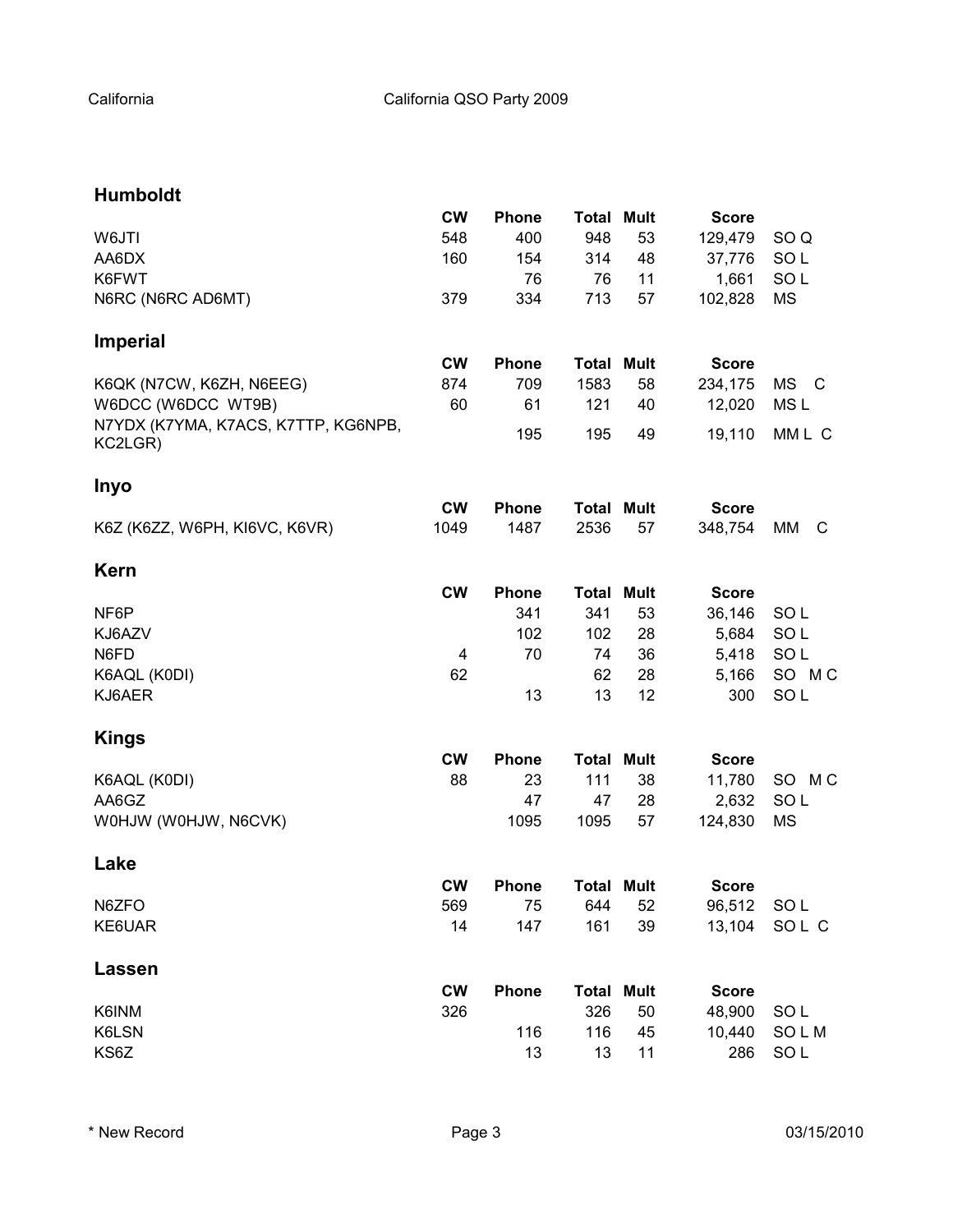# **Los Angeles**

|                      | <b>CW</b>      | <b>Phone</b> | Total             | <b>Mult</b>    | <b>Score</b> |                 |
|----------------------|----------------|--------------|-------------------|----------------|--------------|-----------------|
| K6LA                 | 1123           | 1199         | 2322              | 58             | 334,428      | <b>SO</b>       |
| W6UE (N6AN)          | 1008           | 866          | 1874              | 58             | 275,790      | <b>SO</b><br>S  |
| KC6X                 | 784            | 852          | 1636              | 58             | 235,190      | SO              |
| KM6Z                 | 672            | 302          | 974               | 56             | 146,720      | SO <sub>L</sub> |
| NK6A                 | 316            | 226          | 542               | 55             | 76,945       | SO              |
| N6QQ                 | 1              | 532          | 533               | 57             | 60,819       | SO              |
| W6AQ                 | 274            | 65           | 339               | 50             | 47,550       | SO <sub>Q</sub> |
| AB6YL                |                | 298          | 298               | 45             | 26,775       | SO <sub>L</sub> |
| N6GL                 | 201            |              | 201               | 42             | 25,263       | SO <sub>L</sub> |
| AE6XC                |                | 206          | 206               | 46             | 18,952       | SOL             |
| N6HE                 | 117            |              | 117               | 38             | 13,281       | SOL             |
| W6BT                 |                | 138          | 138               | 36             | 9,900        | SOL             |
| K6AQL (K0DI)         | 66             |              | 66                | 33             | 6,484        | SO MC           |
| W6BUD                |                | 53           | 53                | 33             | 3,498        | SO <sub>L</sub> |
| N6YMK                |                | 16           | 16                | 12             | 372          | SO <sub>L</sub> |
| K6ZCL                | 10             | 1            | 11                | $\overline{7}$ | 224          | SOL             |
| W6AFA                |                | 1241         | 1241              | 58             | 143,898      | MS <sub>L</sub> |
| N6MDV (N6MDV, K6VHY) |                | 134          | 134               | 41             | 10,947       | MS <sub>L</sub> |
| <b>Madera</b>        |                |              |                   |                |              |                 |
|                      | <b>CW</b>      | <b>Phone</b> | <b>Total Mult</b> |                | <b>Score</b> |                 |
| KB6A                 | 519            | 646          | 1165              | 55             | 156,695      | <b>SO</b>       |
| K6DBG                | 107            |              | 107               | 37             | 11,821       | SO <sub>L</sub> |
| K6AQL (K0DI)         | 29             |              | 29                | 19             | 1,653        | SO MC           |
| <b>Marin</b>         |                |              |                   |                |              |                 |
|                      | <b>CW</b>      | <b>Phone</b> | <b>Total Mult</b> |                | <b>Score</b> |                 |
| K6RIM                | 1146           | 476          | 1622              | 58             | 254,475      | <b>SO</b>       |
| K6CTA                | 197            |              | 197               | 42             | 24,759       | <b>SO</b>       |
| K6MLF                |                | 116          | 116               | 19             | 4,389        | SO <sub>L</sub> |
| K6BBQ                | $\overline{7}$ | 23           | 30                | 20             | 1,340        | SO <sub>L</sub> |
| <b>Mariposa</b>      |                |              |                   |                |              |                 |
|                      | <b>CW</b>      | Phone        | <b>Total Mult</b> |                | <b>Score</b> |                 |
| NM6G (W6CZ)          | 3              | 1133         | 1136              | 58             | 131,892      | <b>SO</b>       |
| <b>Mendocino</b>     |                |              |                   |                |              |                 |
|                      | <b>CW</b>      | <b>Phone</b> | <b>Total Mult</b> |                | <b>Score</b> |                 |
| NI6T                 | 545            | 102          | 647               | 52             | 95,628       | SOL C           |
| K3FIV                |                | 374          | 374               | 51             | 38,148       | SO <sub>L</sub> |
| KE6WC                |                | 328          | 328               | 42             | 27,510       | SOL             |
| KI6ORO               |                | 247          | 247               | 39             | 19,227       | SOL             |
| K3DH                 |                | 49           | 49                | 27             | 2,619        | SO <sub>L</sub> |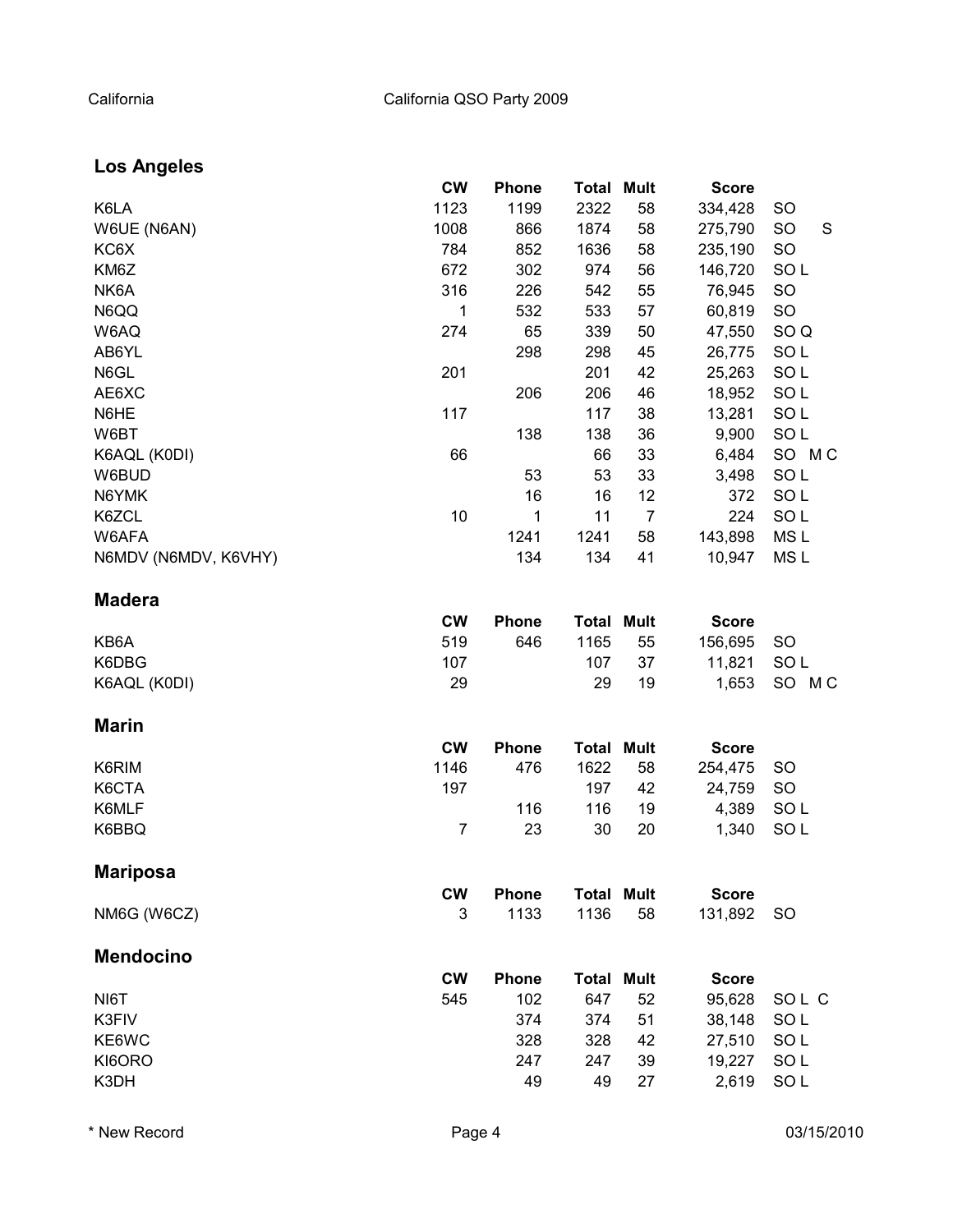| <b>Merced</b>                                                          |           |              |                   |             |              |                 |
|------------------------------------------------------------------------|-----------|--------------|-------------------|-------------|--------------|-----------------|
|                                                                        | <b>CW</b> | <b>Phone</b> | <b>Total Mult</b> |             | <b>Score</b> |                 |
| KE6RGB                                                                 | 100       |              | 100               | 40          | 11,940       | <sub>SO</sub>   |
| K6AQL (K0DI)                                                           | 48        |              | 48                | 28          | 3,990        | SO MC           |
| K6RM (K6RM K6EU)                                                       | 149       | 200          | 349               | 53          | 44,838       | MSL C           |
| <b>Modoc</b>                                                           |           |              |                   |             |              |                 |
|                                                                        | <b>CW</b> | <b>Phone</b> | Total             | <b>Mult</b> | <b>Score</b> |                 |
| KG6OJB                                                                 |           | 259          | 259               | 51          | 26,418       | SO L            |
| NE6LE (K2DI K4XU KS6U W6RA WA6WMO<br>K7YLO N7ZTH KE7UCE W7YOW)         | 1028      | 768          | 1796              | 58          | 267,815      | <b>MM</b><br>C  |
| <b>Mono</b>                                                            |           |              |                   |             |              |                 |
|                                                                        | <b>CW</b> | <b>Phone</b> | Total             | <b>Mult</b> | <b>Score</b> |                 |
| W6SX                                                                   | 1094      | 193          | 1287              | 57          | 208,990      | <b>SO</b>       |
| W6ML (W6KC)                                                            | 601       | 631          | 1232              | 58          | 177,625      | <b>SO</b><br>C  |
| N3RC                                                                   | 33        | 199          | 232               | 33          | 16,351       | SO <sub>L</sub> |
| W6M (W7FD, W7AB, WA7DIA)                                               |           | 670          | 670               | 57          | 76,380       | <b>MS</b>       |
| <b>Monterey</b>                                                        |           |              |                   |             |              |                 |
|                                                                        | <b>CW</b> | <b>Phone</b> | <b>Total Mult</b> |             | <b>Score</b> |                 |
| K6VVA                                                                  | 301       | 104          | 405               | 49          | 54,390       | SOLMC           |
| N6MW                                                                   | 164       | 119          | 283               | 52          | 37,882       | <b>SO</b>       |
| K6AQL (K0DI)                                                           | 94        |              | 94                | 32          | 8,976        | SO MC           |
| KE6PPE                                                                 |           | 9            | 9                 | 9           | 162          | SO <sub>L</sub> |
| N6IJ (KG6UBG KJ6AGX KE6AEE)                                            | 10        | 134          | 144               | 44          | 13,002       | <b>MS</b>       |
| K6WC (AE6RF, K6RRY, KI6NUL, KI6NTL,<br>KG6YPH, KJ6BNO, KE6AFE, WA6NDN) | 39        | 5            | 44                | 25          | 3,137        | MS<br>C         |
| <b>Napa</b>                                                            |           |              |                   |             |              |                 |
|                                                                        | <b>CW</b> | <b>Phone</b> | Total             | Mult        | <b>Score</b> |                 |
| W6OSP                                                                  | 244       |              | 244               | 45          | 32,940       | SO <sub>L</sub> |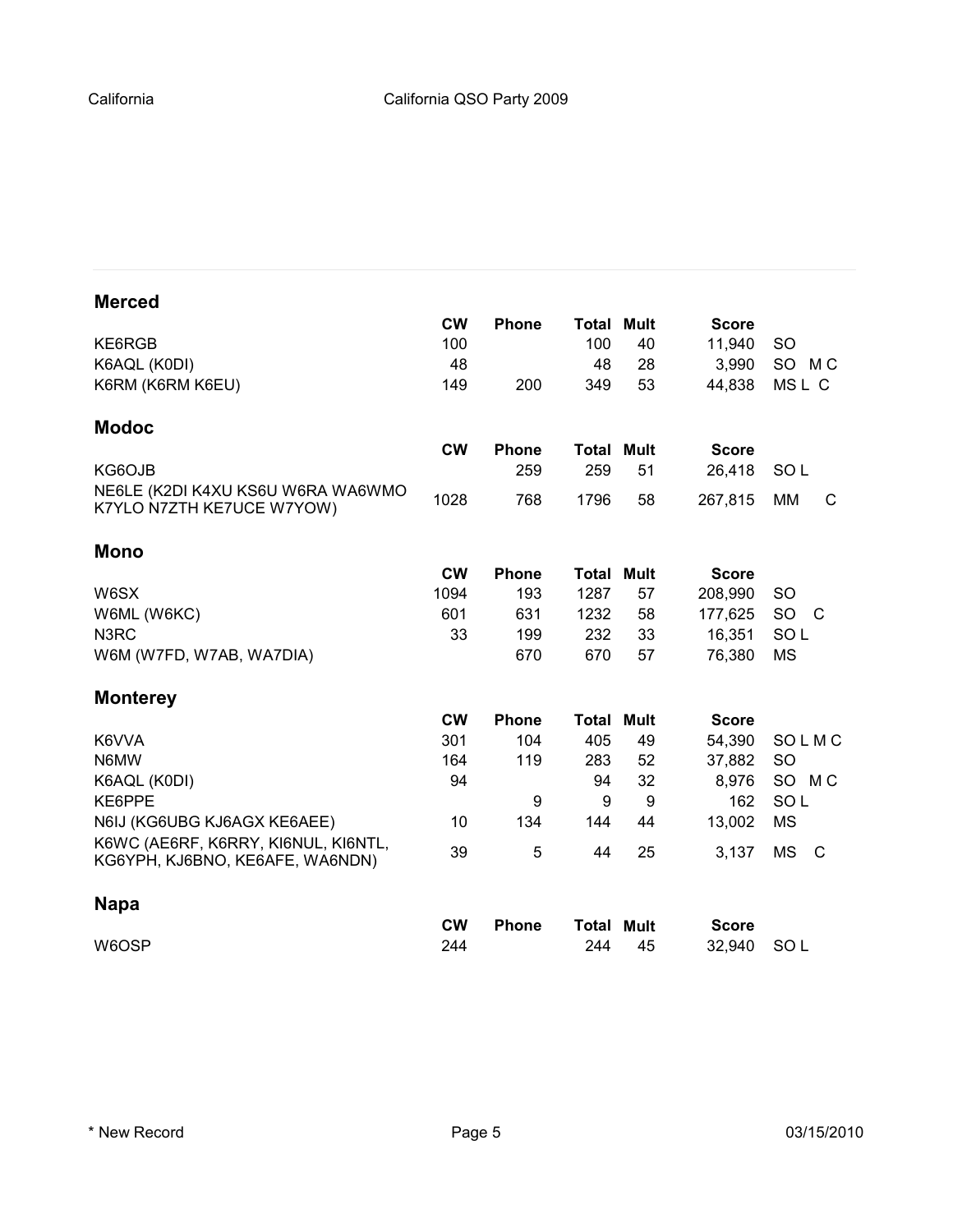# **Nevada**

|                           | <b>CW</b> | <b>Phone</b> | Total | Mult           | <b>Score</b> |                 |
|---------------------------|-----------|--------------|-------|----------------|--------------|-----------------|
| W6FA                      | 753       | 456          | 1209  | 56             | 177,436      | <b>SO</b>       |
| K6BZS                     | 762       | 226          | 988   | 57             | 156,009      | <b>SO</b>       |
| W6EU                      | 674       | 1            | 675   | 54             | 109,215      | <b>SO</b>       |
| K9JM                      | 399       | 104          | 503   | 52             | 73,008       | <b>SO</b>       |
| WB6JJJ                    | 37        | 540          | 577   | 56             | 66,612       | <b>SO</b>       |
| NC6RJ                     | 309       |              | 309   | 47             | 43,569       | SO <sub>L</sub> |
| NC6PT                     |           | 38           | 38    | $\overline{7}$ | 525          | SOL             |
| W6OAT (AI6V, WX5S, W6OAT) | 331       | 471          | 802   | 55             | 106,370      | ΜS              |
| K6III                     | 296       | 256          | 552   | 53             | 74,120       | MS L            |
| AI6V (AI6V, WX5S, W6OAT)  | 111       | 303          | 414   | 54             | 50,571       | MS              |
| KI6CG                     |           | 251          | 251   | 51             | 25,551       | MS              |
| AI6YL (AI6V, WX5S, W6OAT) | 61        |              | 61    | 27             | 4,941        | MS              |
| Orange                    |           |              |       |                |              |                 |
|                           | <b>CW</b> | Phone        | Total | <b>Mult</b>    | <b>Score</b> |                 |
| AA6PW                     | 1002      | 465          | 1467  | 58             | 228,201      | SO <sub>L</sub> |
| N6HC                      | 690       | 810          | 1500  | 58             | 213,875      | SO              |
| N6MU                      | 448       | 88           | 536   | 52             | 79,040       | SOL             |
| K6GEP                     | 348       | 181          | 529   | 56             | 78,736       | SOL             |
| KM6HB                     |           | 291          | 291   | 50             | 29,100       | SO              |
| NN6CH                     | 17        | 169          | 186   | 44             | 17,050       | SO <sub>L</sub> |
| KE6GFI                    |           | 123          | 123   | 29             | 7,134        | SOL             |
| K6ACJ                     | 40        | 54           | 94    | 30             | 6,795        | SOL             |
| KN6OP                     | 5         | 23           | 28    | 12             | 702          | SO <sub>L</sub> |
| <b>Placer</b>             |           |              |       |                |              |                 |

|        | <b>CW</b> | <b>Phone</b> | <b>Total Mult</b> |    | <b>Score</b> |      |
|--------|-----------|--------------|-------------------|----|--------------|------|
| KF6T*  | 1057      | 1198         | 2255              | 58 | 322.886      | -SO  |
| W6RFF  | 748       |              | 748               | 53 | 118.852      | -SO  |
| WX6V   | 596       | 16           | 612               | 53 | 96.327       | -SO  |
| WE6Z   |           | 568          | 569               | 56 | 63.784       | -SO  |
| KD6MLH |           | 40           | 40                | 26 | 2.054        | SO L |

# **Plumas**

|                    | <b>CW</b> | <b>Phone</b> | <b>Total Mult</b> |      | <b>Score</b> |    |
|--------------------|-----------|--------------|-------------------|------|--------------|----|
| WD6AHV (KH2TJ)     |           | 165          | 165               | 48   | 15.840 SOL   |    |
| NI6P (NI7T KR6G)   | 469       | 471          | 940.              | -58  | 136.097      | МS |
| NO6U (W6JEX AE6AY) |           | 590          | 598               | - 57 | 68.485       | MS |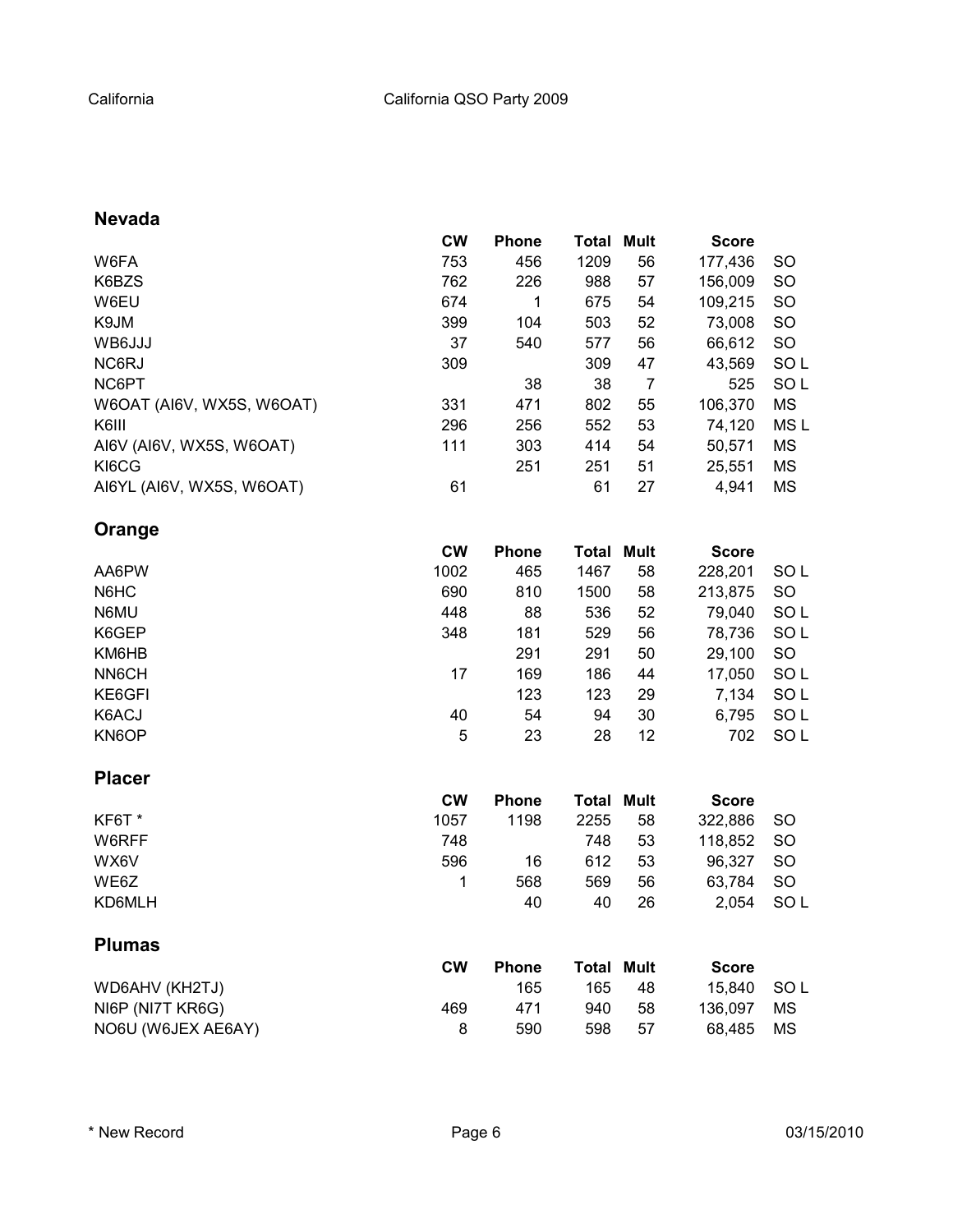# **Riverside**

|                                   | <b>CW</b> | <b>Phone</b> | <b>Total Mult</b> |    | <b>Score</b> |               |
|-----------------------------------|-----------|--------------|-------------------|----|--------------|---------------|
| WA6KHK                            | 441       | 647          | 1088              | 58 | 151,728      | <b>SO</b>     |
| KI6CDF                            |           | 208          | 208               | 40 | 16.640       | <sub>SO</sub> |
| NC6V                              | 112       | 3            | 115               | 35 | 11.970       | SO L          |
| K7OLU                             |           | 101          | 101               | 16 | 3,232        | SO L          |
| KA6GMA                            |           | 45           | 45                | 16 | 1.424        | SO Q          |
| NV6C (KJ6NO, AE6WT, W6ELI, W6CKG) |           | 183          | 183               | 37 | 13.505       | MSL C         |

#### **Sacramento**

|              | <b>CW</b> | <b>Phone</b> | Total | Mult | <b>Score</b> |                 |
|--------------|-----------|--------------|-------|------|--------------|-----------------|
| N6JV         | 847       |              | 847   | 54   | 137,214      | <b>SOL</b>      |
| N6RK         | 618       | 136          | 754   | 54   | 114,804      | <b>SO</b>       |
| K6RC         | 399       | 123          | 522   | 58   | 83,636       | SO <sub>L</sub> |
| NU6T         | 77        | 57           | 134   | 26   | 8,970        | SO <sub>L</sub> |
| N6DXM        |           | 100          | 100   | 39   | 7,800        | SO <sub>L</sub> |
| N6QZS        | 33        | 75           | 108   | 30   | 7,395        | SO L            |
| KI6T         | 35        | 55           | 90    | 31   | 6,665        | <b>SO</b>       |
| K6VAR        |           | 100          | 100   | 32   | 6,368        | SO <sub>L</sub> |
| K6AQL (K0DI) | 36        |              | 36    | 22   | 2,343        | SO.<br>M C      |

#### **San Benito**

|                                                                       | CW  | <b>Phone</b> | <b>Total Mult</b> |     | <b>Score</b> |             |
|-----------------------------------------------------------------------|-----|--------------|-------------------|-----|--------------|-------------|
| K6AQL (K0DI)                                                          | 58  |              | 58.               | -25 |              | 4,312 SO MC |
| K6VVA                                                                 | 23  | 20           | 43.               | -29 |              | 3,161 SOLMC |
| K6WC (AE6RF, K6RRY, KI6NUL, KI6NTL,<br>KG6YPH, KJ6BNO, KE6AFE, W6NDN) | 229 | 226          | 455               | 55  |              | 62.562 MS C |

#### **San Bernardino**

|                                            | <b>CW</b> | <b>Phone</b> | <b>Total Mult</b> |    | <b>Score</b> |               |
|--------------------------------------------|-----------|--------------|-------------------|----|--------------|---------------|
| KQ6ES                                      | 291       | 149          | 440               | 53 | 62.063       | SO L          |
| WB6HYH                                     |           | 523          | 523               | 57 | 59.622       | SO L          |
| KI6RUW                                     |           | 36           | 36                | 26 | 1.872        | SO L          |
| W6TAI                                      |           | 77           | 77                | 9  | 1.377        | <sub>SO</sub> |
| K6VO (K6NR, K6RBS, KF6HVO, AD7YT,<br>NJ6N) | 872       | 1068         | 1940              | 57 | 270.864      | МS            |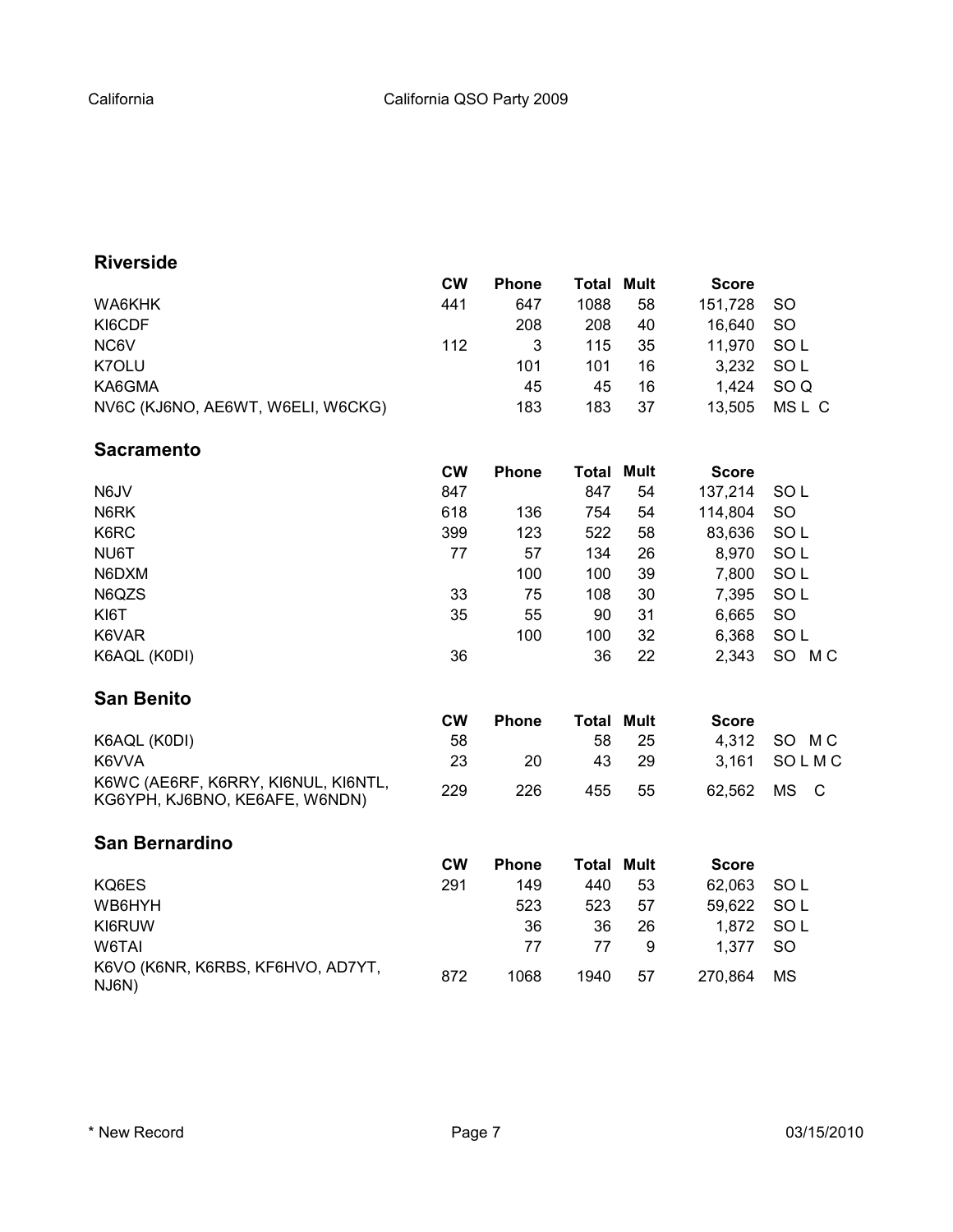# **San Diego**

|                                      | <b>CW</b> | <b>Phone</b> | <b>Total</b>      | <b>Mult</b> | <b>Score</b> |                 |
|--------------------------------------|-----------|--------------|-------------------|-------------|--------------|-----------------|
| W6YI (N6MJ)                          | 1009      | 1769         | 2778              | 58          | 380,625      | <b>SO</b>       |
| K6NA (N6ED)                          | 1040      | 1417         | 2457              | 58          | 345,245      | SO              |
| WN6K                                 | 865       |              | 865               | 54          | 140,049      | SO <sub>L</sub> |
| K6UW                                 | 465       | 388          | 853               | 56          | 121,492      | SO              |
| W6KY                                 | 360       | 193          | 553               | 54          | 79,083       | SO <sub>L</sub> |
| N6NC                                 | 414       |              | 414               | 52          | 64,506       | SO              |
| K6DEX                                |           | 512          | 512               | 57          | 58,368       | SOL             |
| K <sub>2</sub> RP                    | 252       | 163          | 415               | 50          | 53,975       | SO <sub>L</sub> |
| N6IEF                                |           | 404          | 404               | 57          | 45,999       | SO <sub>L</sub> |
| K5RQ                                 | 180       | 178          | 358               | 51          | 45,619       | SO <sub>L</sub> |
| AE6IC                                | 155       | 209          | 364               | 50          | 44,150       | SO <sub>L</sub> |
| AF6AV                                |           | 335          | 335               | 55          | 36,795       | SOLM            |
| W6YOO                                |           | 204          | 204               | 44          | 17,908       | SO              |
| NE6O                                 | 72        | 60           | 132               | 38          | 12,768       | SO <sub>L</sub> |
| W6ASP                                |           | 171          | 171               | 29          | 9,889        | SOL             |
| AA6EE                                | 90        |              | 90                | 33          | 8,910        | SOL             |
| N6UWW                                |           | 109          | 109               | 40          | 8,720        | SOL             |
| KC6MIE                               |           | 146          | 146               | 29          | 8,439        | SO <sub>L</sub> |
| W2PWS                                |           | 101          | 101               | 20          | 4,020        | SO <sub>L</sub> |
| K6AM                                 | 1000      | 680          | 1680              | 58          | 252,880      | MS <sub>L</sub> |
| NX6T (N6KI, N6OX, KZ6X, NN6K, N6ERD, |           |              |                   |             |              |                 |
| WB6NBU, K6GO)                        | 604       | 994          | 1598              | 58          | 220,255      | <b>MS</b><br>C  |
| N6XT (N6XT, K6WSC)                   | 613       | 843          | 1456              | 58          | 204,363      | <b>MS</b>       |
| N6WB (KE6PY W6TAN W6CD W6NWF         |           |              |                   |             |              |                 |
| N6SUN KL7LK/W6)                      | 350       | 663          | 1013              | 56          | 133,000      | MSL C           |
| KR6V (KR6V KK6TV KE6TYJ)             | 36        | 80           | 116               | 29          | 7,699        | MS <sub>L</sub> |
| W6ABE (W6ABE AND KI6WFY)             |           | 70           | 70                | 34          | 4,726        | MS <sub>L</sub> |
| <b>San Francisco</b>                 |           |              |                   |             |              |                 |
|                                      | <b>CW</b> | <b>Phone</b> | <b>Total Mult</b> |             | <b>Score</b> |                 |
| N6RA                                 | 218       | 31           | 249               | 47          | 33,605       | SOL             |
| K6ILM                                | 14        | 62           | 76                | 30          | 4,950        | SO <sub>L</sub> |
| San Joaquin                          |           |              |                   |             |              |                 |
|                                      | <b>CW</b> | <b>Phone</b> | <b>Total Mult</b> |             | <b>Score</b> |                 |
| KT6YL                                |           | 1124         | 1124              | 58          | 130,326      | <b>SO</b>       |
| K6MDS                                |           | 656          | 656               | 58          | 76,038       | <b>SO</b>       |
| AA6K                                 |           | 415          | 415               | 53          | 43,990       | SO <sub>L</sub> |
| K6AQL (K0DI)                         | 38        |              | 38                | 24          | 2,700        | SO MC           |
| AF6JP                                |           | 910          | 910               | 57          | 103,740      | <b>MS</b>       |
| W6SF (N6LHL WB6NVB N6KZW KI6FTT)     |           | 370          | 370               | 51          | 37,689       | MS <sub>L</sub> |
| K6WAY                                | 15        | 63           | 78                | 32          | 5,472        | MS <sub>L</sub> |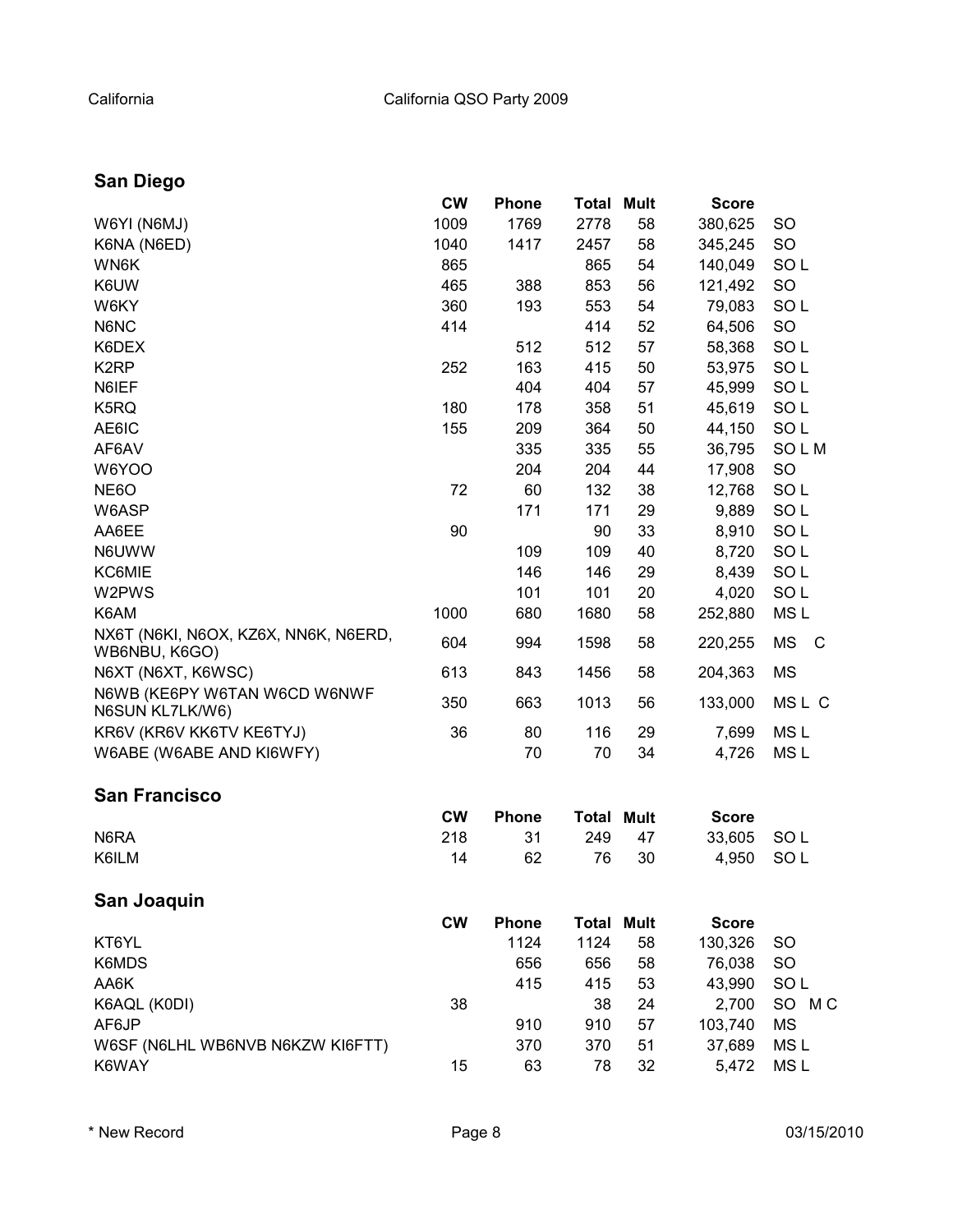# **San Luis Obispo**

|                         | <b>CW</b> | <b>Phone</b> | Total | <b>Mult</b> | <b>Score</b> |             |
|-------------------------|-----------|--------------|-------|-------------|--------------|-------------|
| W6TK                    | 802       | 1346         | 2148  | 58          | 295,597      | SO          |
| W6UM                    | 691       |              | 691   | 53          | 109,869      | <b>SO</b>   |
| KA3DRR                  | 125       |              | 125   | 35          | 13,125       | SOL         |
| K6ZTW                   |           | 71           | 71    | 32          | 4,544        | SOL         |
| W6MY                    |           | 39           | 39    | 24          | 1,848        | SOL         |
| K6AQL (K0DI)            | 32        |              | 32    | 19          | 1,795        | SO MC       |
| <b>San Mateo</b>        |           |              |       |             |              |             |
|                         | <b>CW</b> | <b>Phone</b> | Total | <b>Mult</b> | <b>Score</b> |             |
| N6NF                    | 715       | 1039         | 1754  | 57          | 240,711      | <b>SO</b>   |
| N6DQ                    | 444       | 211          | 655   | 56          | 98,140       | <b>SO</b>   |
| K6TU                    | 13        | 413          | 426   | 55          | 47,520       | SOL         |
| W6ISO                   |           | 141          | 141   | 39          | 10,998       | SOL         |
| KG6ZHC                  | 33        |              | 33    | 9           | 877          | <b>SO</b>   |
| N6BO                    |           | 17           | 17    | 15          | 510          | <b>SOLM</b> |
| Santa Barbara           |           |              |       |             |              |             |
|                         | <b>CW</b> | <b>Phone</b> | Total | <b>Mult</b> | <b>Score</b> |             |
| WA6FGV                  | 580       | 692          | 1272  | 58          | 181,192      | <b>SO</b>   |
| NN6DX (W1PR)            | 256       | 439          | 695   | 58          | 95,381       | SOL         |
| K6SGH                   |           | 695          | 695   | 57          | 79,173       | <b>SO</b>   |
| W6RFU (AC6T, KG6K)      | 452       | 295          | 747   | 56          | 108,892      | MS<br>S     |
| KJ6ABC (KD6WKY, KA6FDI) | 171       | 150          | 321   | 49          | 39,837       | MSL C       |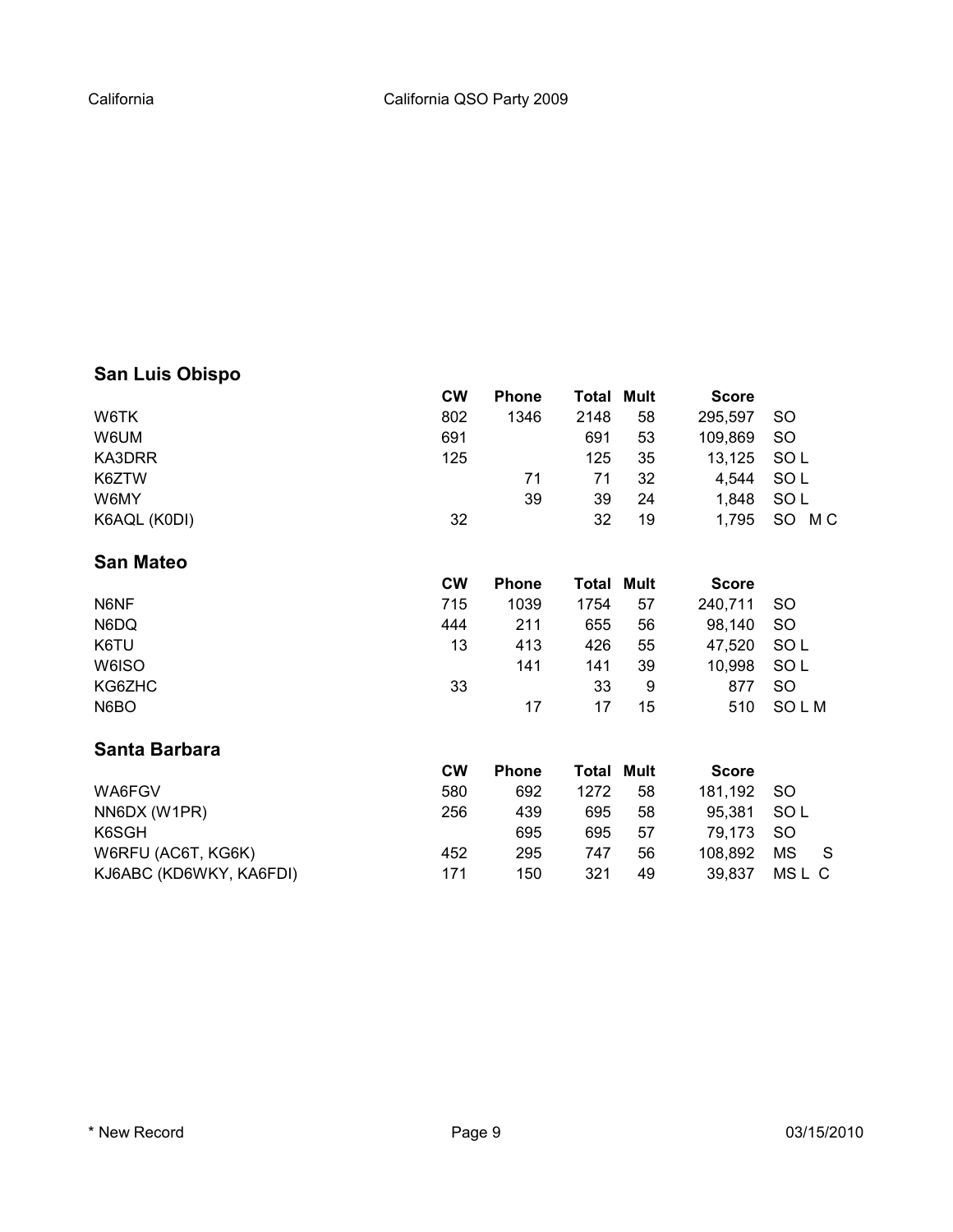# **Santa Clara**

|                                                  | <b>CW</b>      | <b>Phone</b>   | Total | <b>Mult</b> | <b>Score</b>   |                 |
|--------------------------------------------------|----------------|----------------|-------|-------------|----------------|-----------------|
| K6YT (W0YK)                                      | 1751           |                | 1751  | 57          | 299,335        | <b>SO</b>       |
| N6TV                                             | 1685           |                | 1685  | 56          | 283,080        | <b>SO</b>       |
| KE6RAD                                           |                | 733            | 733   | 57          | 83,562         | <b>SO</b>       |
| W6AMM (ND2T)                                     | 505            |                | 505   | 48          | 72,648         | <b>SO</b>       |
| K6TD                                             | 11             | 393            | 404   | 50          | 40,825         | <b>SO</b>       |
| KM6I                                             | 196            | 112            | 308   | 48          | 38,856         | SOL             |
| AC6YY                                            | 128            | 14             | 142   | 38          | 15,561         | SO <sub>L</sub> |
| K6KQV                                            | 117            | 1              | 118   | 34          | 11,951         | SO <sub>L</sub> |
| AD6GI                                            | 94             |                | 94    | 25          | 7,012          | SO <sub>Q</sub> |
| N6SPB                                            |                | 110            | 110   | 28          | 6,160          | SO <sub>L</sub> |
| W4NJK                                            | 66             | 1              | 67    | 24          | 4,800          | <b>SO</b>       |
| KC2ELS                                           |                | 68             | 68    | 33          | 4,488          | SO <sub>L</sub> |
| K6BEW                                            | $\overline{2}$ | 53             | 55    | 33          | 3,696          | SOL             |
| K6AQL (K0DI)                                     | 42             |                | 42    | 29          | 3,610          | SO MC           |
| N3FAW                                            |                | 49             | 49    | 23          | 2,254          | <b>SO</b>       |
| AF6IF                                            | 32             | 29             | 61    | 13          | 1,969          | SO <sub>L</sub> |
| NY6U                                             |                | 35             | 35    | 19          | 1,330          | SO <sub>L</sub> |
| AF6IM                                            |                | 27             | 27    | 14          | 756            | SO              |
| K6RFM                                            |                | 17             | 17    | 13          | 442            | SO <sub>L</sub> |
| KG6HAF                                           |                | 10             | 10    | 8           | 152            | SO <sub>L</sub> |
| KI6DRN                                           |                | 7              | 7     | 6           | 84             | SO <sub>L</sub> |
| K6VVA                                            |                | 1              | 1     | 1           | $\overline{2}$ | SOLMC           |
| K6MM                                             | 693            | 470            | 1163  | 57          | 171,997        | <b>MS</b>       |
| K6GT                                             | 524            | 510            | 1034  | 57          | 147,658        | MS              |
| W6SC                                             | 537            | $\overline{2}$ | 539   | 50          | 80,750         | MS              |
| W6YX (N7MH N6CCH K6UFO W6RK K6TT<br>AA6XV AF6RR) | 1325           | 2471           | 3796  | 58          | 517,128        | MM<br>S         |

# **Santa Cruz**

|        | <b>CW</b> | <b>Phone</b> | <b>Total Mult</b> | <b>Score</b> |  |
|--------|-----------|--------------|-------------------|--------------|--|
| K6XX * | 1198      | 1274         | 2472 58           | 356.178 SO   |  |
| K6RB   | 1195      |              | 1195 55           | 197.175 SO   |  |
| KE1B   | 616       | 726          | 1342 58           | 191.400 SO   |  |

# **Shasta**

| <b>CW</b> | <b>Phone</b> | <b>Total Mult</b> |    | <b>Score</b> |             |
|-----------|--------------|-------------------|----|--------------|-------------|
| N6RZR     | 259          | 259               | 50 | 25,900 SOL   |             |
| K6LSN     | 153          | 153               | 44 |              | 13,464 SOLM |
| KK6MM     | 128          | 128               | 40 | 10.240 SOL   |             |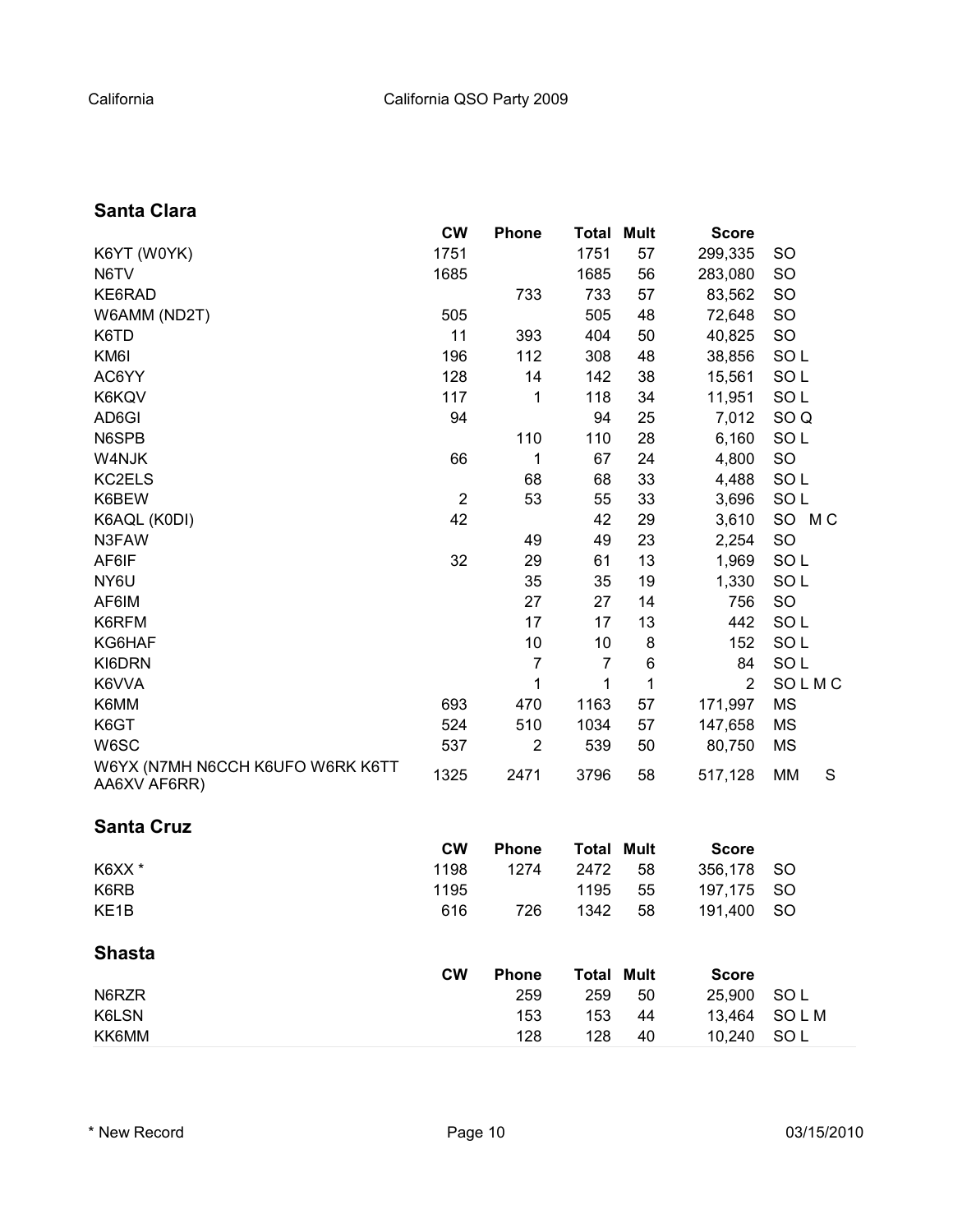#### **Sierra**

|                     | <b>CW</b>    | <b>Phone</b> | <b>Total Mult</b> |    | <b>Score</b> |                    |
|---------------------|--------------|--------------|-------------------|----|--------------|--------------------|
| N6DE *              | 997          | 1057         | 2054              | 57 | 290,985      | SO<br>$\mathsf{C}$ |
| K6ST (K6ST, WB6CZG) |              | 206          | 206               | 52 | 21,372       | MSL C              |
| <b>Siskiyou</b>     |              |              |                   |    |              |                    |
|                     | <b>CW</b>    | <b>Phone</b> | <b>Total Mult</b> |    | <b>Score</b> |                    |
| KJ6RA               | 42           | 1042         | 1084              | 58 | 128,093      | <b>SO</b>          |
| WA6ST               |              | 704          | 704               | 57 | 80,199       | SO                 |
| K6GPB               | 53           |              | 53                | 3  | 477          | SO <sub>Q</sub>    |
| Solano              |              |              |                   |    |              |                    |
|                     | <b>CW</b>    | <b>Phone</b> | <b>Total Mult</b> |    | <b>Score</b> |                    |
| N6AJR               |              | 615          | 615               | 58 | 71,340       | <b>SO</b>          |
| KE6QR               | 279          | 242          | 521               | 54 | 71,199       | SO <sub>L</sub>    |
| WB6BET              |              | 96           | 96                | 30 | 5,730        | SOL                |
| K6AQL (K0DI)        | 44           |              | 44                | 21 | 2,772        | SO MC              |
| KI6YYZ              |              | 43           | 43                | 26 | 2,236        | SOL                |
| N6JS (N6JS N6UUG)   | $\mathbf{3}$ | 1636         | 1639              | 57 | 186,960      | <b>MS</b>          |
| Sonoma              |              |              |                   |    |              |                    |
|                     | <b>CW</b>    | <b>Phone</b> | <b>Total Mult</b> |    | <b>Score</b> |                    |
| W6XU *              | 932          | 972          | 1904              | 57 | 270,037      | SO                 |
| K6SRZ               | 965          | 778          | 1743              | 57 | 253,564      | SO                 |
| N6IE                | 552          | 929          | 1481              | 58 | 203,754      | SO                 |
| AA6YX               | 526          | 279          | 805               | 55 | 117,397      | SO <sub>L</sub>    |
| N6AD                | 626          | 24           | 650               | 55 | 105,930      | SO                 |
| WW6D                | 293          |              | 293               | 49 | 42,997       | SOL                |
| AE6YB               |              | 218          | 218               | 47 | 20,492       | SO <sub>L</sub>    |
| K6JS                | 108          |              | 108               | 40 | 12,960       | SO <sub>L</sub>    |
| KE6LPO              |              | 60           | 60                | 35 | 4,200        | SO <sub>L</sub>    |
| N6RXA               |              | 52           | 52                | 24 | 2,472        | SO <sub>L</sub>    |
| <b>Stanislaus</b>   |              |              |                   |    |              |                    |
|                     | <b>CW</b>    | <b>Phone</b> | <b>Total Mult</b> |    | <b>Score</b> |                    |
| W6XK                | 335          | 128          | 463               | 52 | 65,494       | <b>SO</b>          |
| K6CSL               | 129          | 29           | 158               | 40 | 17,740       | SO <sub>L</sub>    |
| K6AQL (K0DI)        | 34           |              | 34                | 18 | 1,809        | SO MC              |
| KG6OIX              |              | 28           | 28                | 20 | 1,120        | SO <sub>L</sub>    |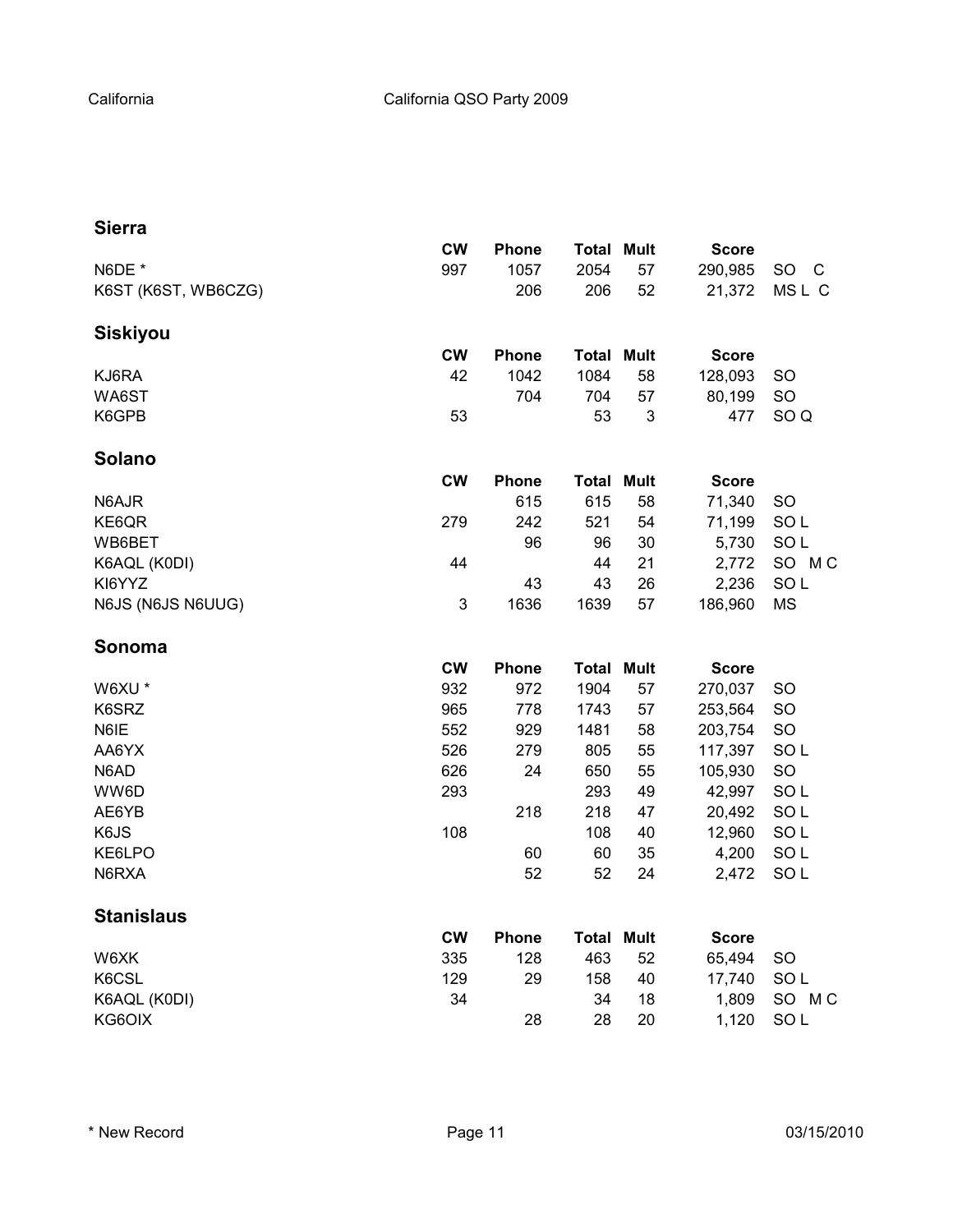|                                                          | <b>CW</b> | Phone        | Total             | <b>Mult</b> | <b>Score</b> |                      |
|----------------------------------------------------------|-----------|--------------|-------------------|-------------|--------------|----------------------|
| K6AQL (K0DI)                                             | 51        |              | 51                | 30          | 4,590        | M C<br>SO            |
| W6BO (W6BO, N6BOB)                                       | 146       | 1103         | 1249              | 57          | 150,708      | <b>MS</b>            |
| W6EO (W6EO, KB0JTP)                                      | 74        | 21           | 95                | 40          | 10,560       | MS <sub>L</sub>      |
| W6OAT (AI6V, WX5S, W6OAT)                                | 25        | 4            | 29                | 17          | 1,368        | MS MC                |
| Tehama                                                   |           |              |                   |             |              |                      |
|                                                          | <b>CW</b> | <b>Phone</b> | <b>Total Mult</b> |             | <b>Score</b> |                      |
| K6AQL (K0DI)                                             | 4         |              | 4                 | 3           | 36           | SO.<br>M C           |
| N6RNO (N3ZZ, K9YC, K6MI, N6RNO, NO6X,<br>WB6HYD, K6VLF)  | 1179      | 896          | 2075              | 58          | 308,995      | <b>MM</b><br>C       |
| <b>Trinity</b>                                           |           |              |                   |             |              |                      |
|                                                          | <b>CW</b> | <b>Phone</b> | <b>Total Mult</b> |             | <b>Score</b> |                      |
| N6YEU                                                    | 668       | 527          | 1195              | 55          | 168,107      | SOL C                |
| <b>Tulare</b>                                            |           |              |                   |             |              |                      |
|                                                          | <b>CW</b> | <b>Phone</b> | <b>Total Mult</b> |             | <b>Score</b> |                      |
| N6LL                                                     | 155       | 268          | 423               | 52          | 51,974       | SOL C                |
| W4TUN                                                    |           | 459          | 459               | 55          | 50,490       | SO                   |
| K6AQL (K0DI)                                             | 67        |              | 67                | 27          | 5,427        | SO<br>M <sub>C</sub> |
| <b>Tuolumne</b>                                          |           |              |                   |             |              |                      |
|                                                          | <b>CW</b> | <b>Phone</b> | <b>Total Mult</b> |             | <b>Score</b> |                      |
| AF6EV                                                    | 437       | 55           | 492               | 54          | 76,680       | SOL                  |
| KD6EUG                                                   |           | 98           | 98                | 31          | 6,076        | SOL                  |
| <b>Ventura</b>                                           |           |              |                   |             |              |                      |
|                                                          | <b>CW</b> | Phone        | <b>Total Mult</b> |             | <b>Score</b> |                      |
| WB6L                                                     | 405       | 1263         | 1668              | 58          | 216,833      | <b>SO</b>            |
| KD6PQF                                                   |           | 180          | 180               | 39          | 14,001       | <b>SOLM</b>          |
| AF6RQ                                                    |           | 15           | 15                | 3           | 90           | SO <sub>L</sub>      |
| K6WLC (K6WLC WA6PZK K0BGL KG6TBR<br>WA6YEO KG6BXN AB6CF) | 120       | 905          | 1025              | 58          | 125,802      | <b>MS</b>            |